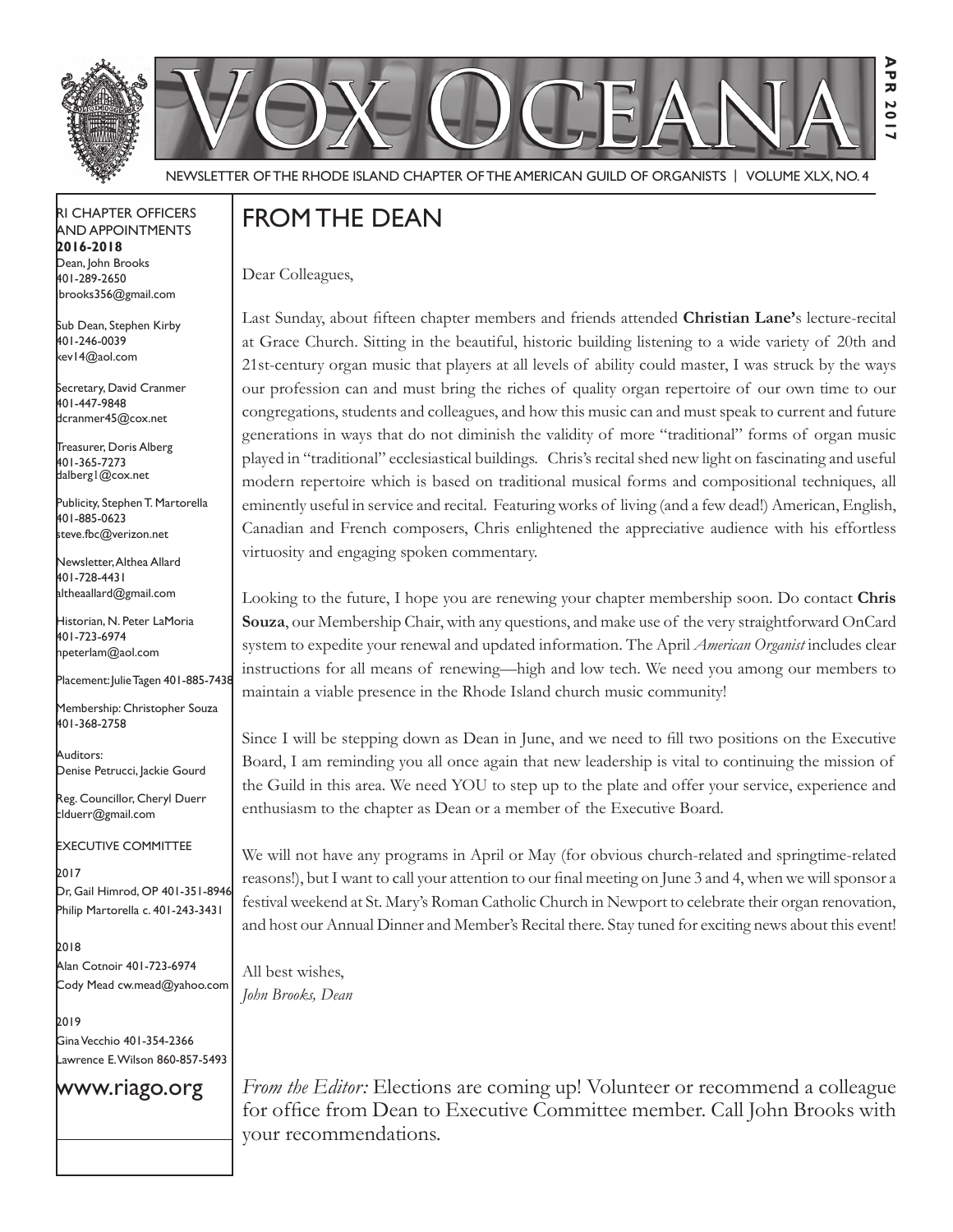### STUDENT ORGANIST OPPORTUNITY EVENTS

The Seattle Chapter of the AGO is hosting a **Pipe Organ Encounter-Advanced** from July 23-28 at Seattle Pacific University, Seattle, Washington. The POE-Advanced differs from a regular POE, as prospective students must submit a recording with their application. Registration for the Seattle POEA is found online only at https://www.agohq.org/education/poe/poeadvanced/. Early Bird deadline is April 1, 2017. The brochure for the Seattle POEA can be found at http://agoseattle.com/ LinkedDocs/POEABrochure.pdf. For more information in general, please visit the Seattle POEA website at http:// agoseattle.com/poea2017.html.

### **SUBSTITUTE LISTINGS**

*Contact Julie Tagen (401-885-7438) with changes.* AVAILABLE SUNDAYS & WEEKDAYS Babbitt, Jonathan 401-864-9009 Carlson, Maren 631-307-8719 Casteel, Eden: 401-932-5589 Castellani, Roger: 917-621-6530 Available after Sept., 2016 Clarke, Margaret: 401-726-4128 (all) Conboy, Lois: 401-658-3838 (please inquire) Gourd, Jacqueline: 401-828-4057 9all; no weddings) Higgins, Stephen: 401-441-2270 (comfortable with any keyboard situation) Johnson, Winfred: 401-847-8548 (interim) Jones, William 401-848-4327 (all) MacCubbin, Jay: 401-521-0698 Markham, Susan: 401-821-6786 Norton-Jackson, Diana: 401-714-2700 (no weddings) Phelps, Howard: 508-224-8475 (please inquire) Seaholm, Edward: 401-229-2267 Tagen, Julia L.: 401-885-7438 (all, weddings/funerals/interim) Taylor, Terry: 401-253-9030 (tutti@fullchannel.net) Vecchio, Gina: 401-954-2163 Westhaver, Verna: 401-683-2636 (substitute/interim) Wilson, Lawrence: 860-857-5493

#### AVAILABLE WEEKDAYS ONLY

Allard, Althea: 401-728-4431 Black, John: 401-245-2356 (all, available Saturdays & weekdays) Cienniwa, Paul: 617-466-9042 (\$150 min, no Sun. a.m.) Cranmer, David: 401-447-9848 Martorella, Philip: 401-615-0769 (no Sun. a.m.) Nicholson, Nancy: 401-521-9097 (all) Nolan, Robert: 401-884-7172 (available to provide all needs) Ogburn, William 401-294-4357 Sobaje, Martha: 401-626-0099 (weddings, funerals)

#### **SUBMISSIONS**

DEADLINE: 20th of each month. SUBMISSIONS: Send Word or Text fles to altheaallard@gmail.com or to Althea Allard, 166 Suffolk Ave., Pawtucket, RI 02861. ADVERTISING: Word doc, PDF (print ready), JPG (high resolution), or TIFF. All files should be grayscale at 300 dpi resolution. Email to altheaallard@gmail.com

**Good Friday, April 14 at Noon: "St. John Passion"** of contemporary British composer **Bob Chilcott**. **Central Congregational Church Adult Choir and Soloists** with viola, cello, timpani and organ; **Patrick Aiken** Choirmaster and Organist. New setting of the passion text includes fve compelling new congregational hymn tunes set to familiar lenten hymn texts. Angell Street, Providence.

**Sunday, April 30 at 3:00 pm: The Newman Church Choir**  presents a **Spring Choral Concert,** *Amazing Grace and other Amazing Spirituals* featuring **Becky Bass**, Soprano; **Barbara Youmans**, Alto; **Matt Kleyla**, Tenor; **Lucky Rattan**, Baritone, under the direction of **Geoffrey Greene** with special guests. Suggested donation: \$10 to beneft Church Music Program. Newman Concregational Church, 100 Newman Avenue, Rumford. 434-4742 x10 (*See Flyer*)

### plaCemeNt lIstINGs

*Contact Julie Tagen (401-885-7438) to list*

Church of the Ascension Episcopal 390 Pontiac Avenue, Cranston, RI 02910 Rev. Michael Coburn 401-421-8755 Hook & Hastings 16 rks 2 man 13K one service/ cho Organist/ChM

St. John's Church 191 County Rd. Barrington, RI Episcopal Rev Robert Marshall 401-245-4065 Rodgers 3/56 digital Salary negotiable Organist/ChM

First Baptist Church 1/17 91 Cottage Street, Pawtucket, RI 02860 Rev. Linda Watson 401-725-7225; 401-952-9951 Wicks 12 rks 3 man \$10,000; 1 service, 1 rehearsal O/D

First Congregational Church of Sharon Jamie Locke 781-784-2631 PO box 423, Sharon, MA 02067 Roche \$!0,750 D

#### adVertIsING rates

1/4-page ad (3.5"W x 5"H): \$18 -or- 1/8-page ad (3.5"W x 2.5"H): \$10 Flyers you provide (for RIAGO members): \$10. Make checks out to RIAGO and mail to Althea Allard by the 20th.